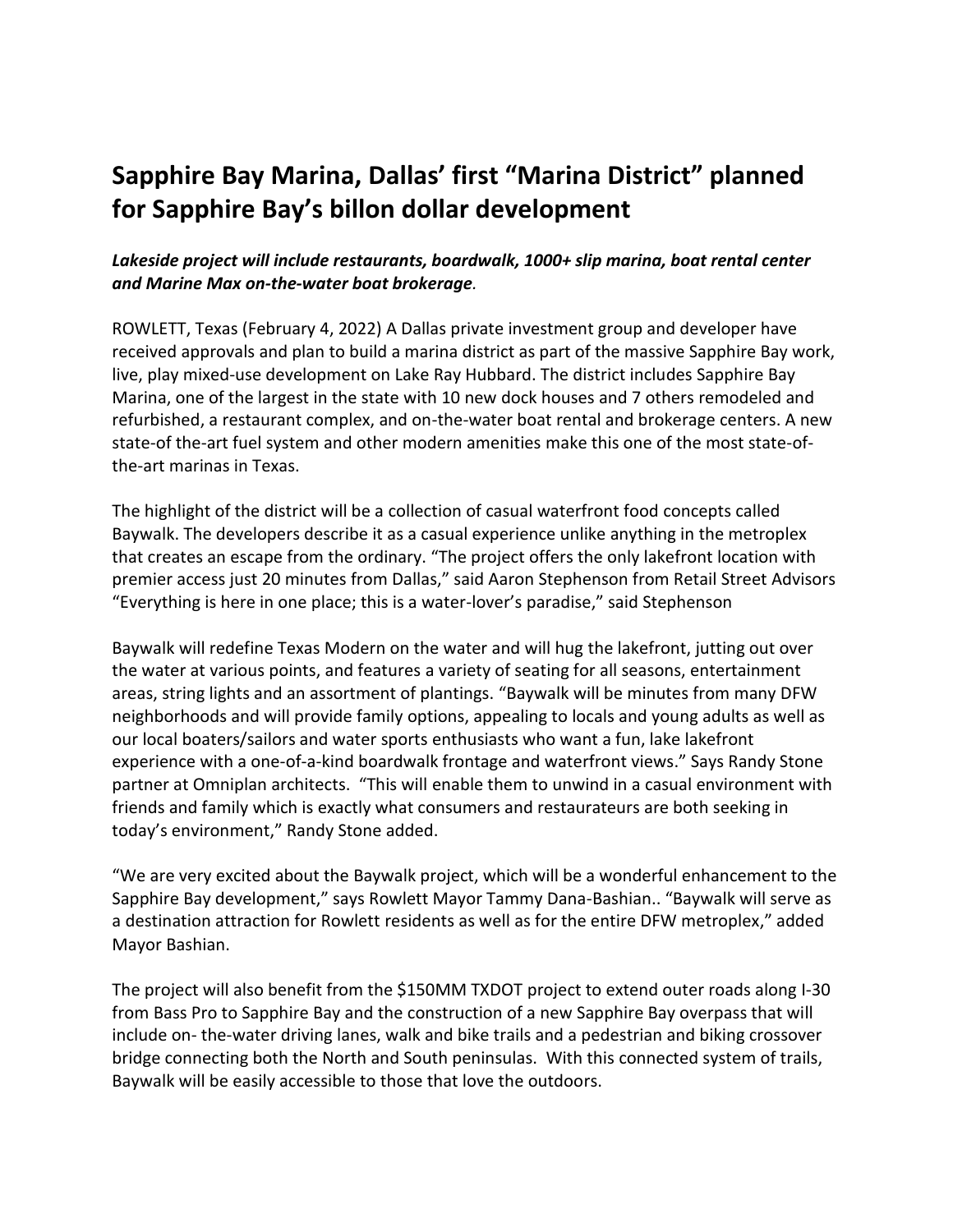In conjunction with their neighbors the Sapphire Bay Land Development, the Sapphire Bay peninsula has seen a flurry of big announcements from hotels and single and multi-family projects to lagoons and surf parks. This past week KHovnanian homes began selling their lake side homes.

The marina district and Baywalk will be the metroplex's gateway for great experiences on the water at the Sapphire Bay mixed-use development planned on Lake Ray Hubbard.

For more information go to [www.sapphirebaymarina.com](http://www.sapphirebaymarina.com/)

(END)

**Omniplan Media Contact** Amanda Buckley [abuckley@omniplan.com](mailto:wata@sbm.com) 214-240-3632

BAYWALK & SAPPHIRE BAY MARINA DISTRICT IMAGES